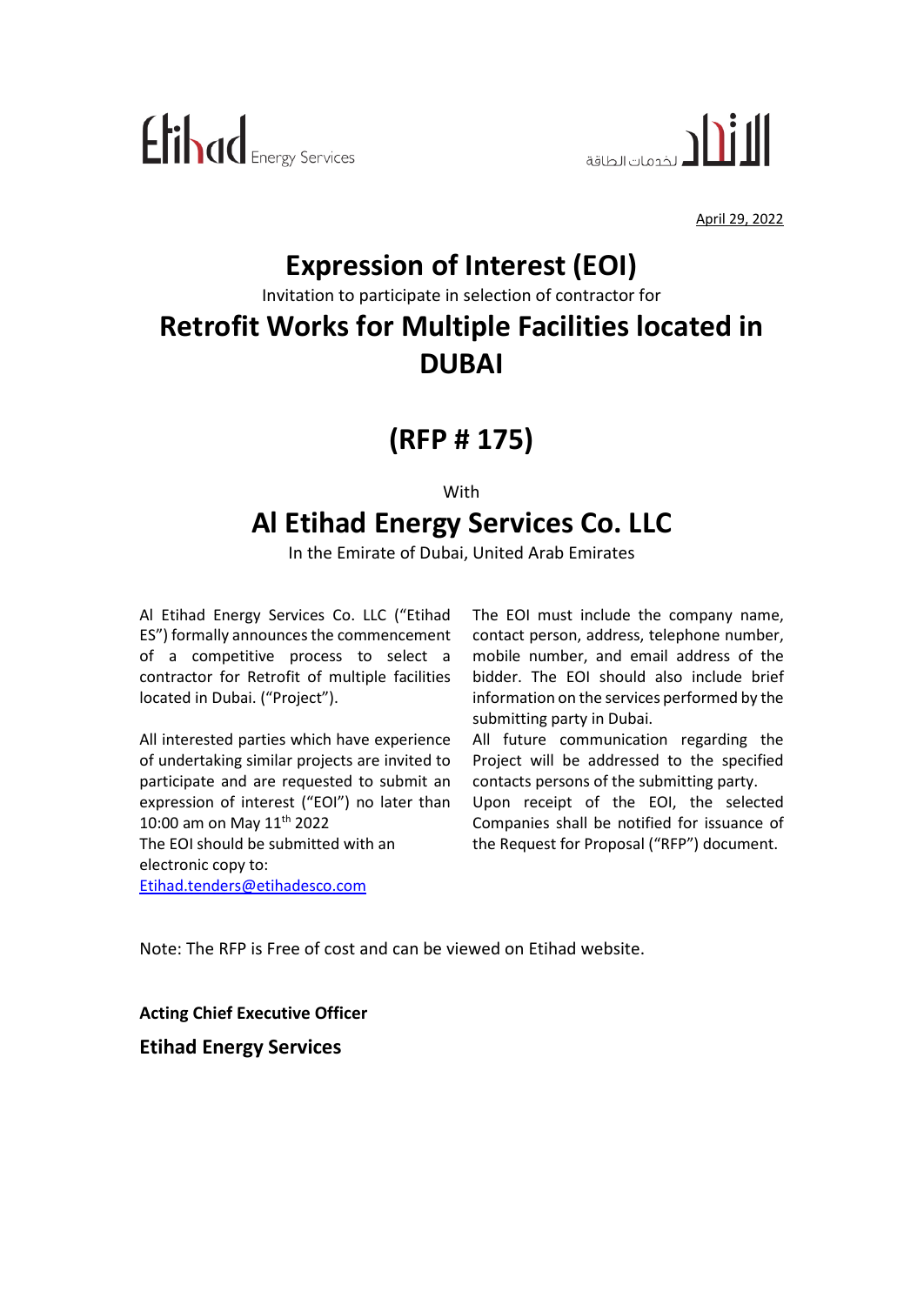# Etihad

لخدمات الطاقة **Energy Services** 

### **Request for Proposal**

**For**

## **Retrofit at ENOC Multiple Facilities located in DUBAI (RFP # 175)**

**RFP Issue Date : 12th May 2022**

**Proposal Submission Date : 24th May 2022**

**Response Due Time : 02:00 PM (UAE Time)**

**Submission Mode : e-submission via Dropbox link**

**Important Notice:** 

**1. Any inquires to be addressed to** [Etihad.tenders@etihadesco.com](mailto:Etihad.tenders@etihadesco.com)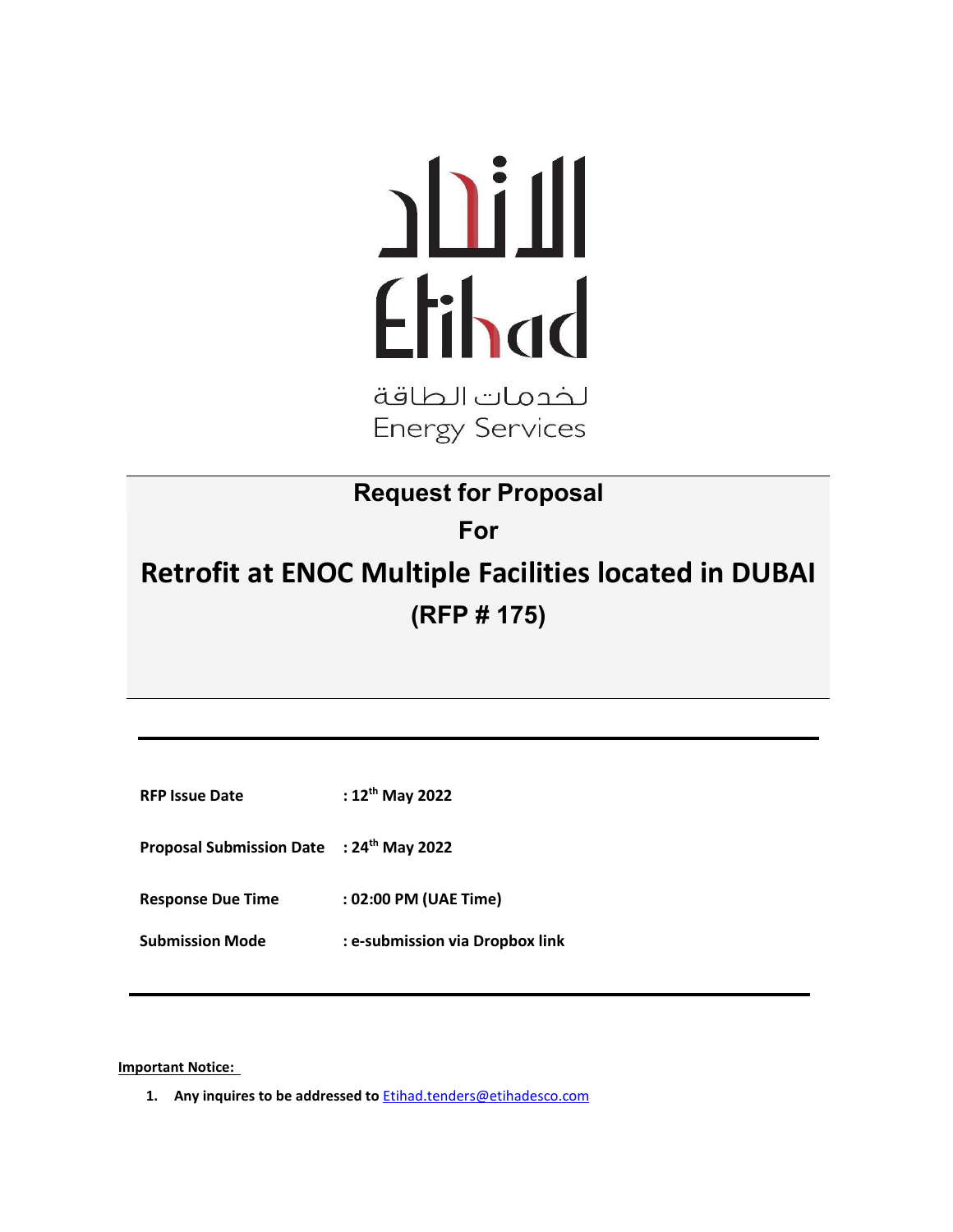#### 1 Introduction

Al Etihad Energy Services Co. LLC is seeking proposals for Retrofitting services of selected Energy Conservation Measures (ECMs) in ENOC multiple facilities located in Dubai

#### **System Information**

The following table illustrate the system Introduction:

#### **ECM Description:**

ECM 1. Installation of smart programmable thermostats

The thermostats would allow for optimized control of the AC through set point control time schedules. As per ENOC requirements, the thermostat settings will consider the minimum temperature requirements in the Z-store for goods and food products. The time schedule and set points will be discussed and agreed upon during commissioning. Following are the basic features of the proposed programmable thermostats:

- Fully flexible programming options
- Pre-occupied settings
- Permanent/temporary/vacation hold Adjust temperature to suit your schedule
- Fan operation On/Auto/Circulate Settings

#### **Scope of Work:**

Supply and Install Thermostats by replacing existing Thermostats:

- Removing old thermostats
- Installation of the new thermostat
- Programming the thermostat based on the set point described in the ECM discerption
- Thermostat should be equipped with remote temperature sensors (as required)

#### **Warranty:**

Required project warranty should be 7 years (Minimum).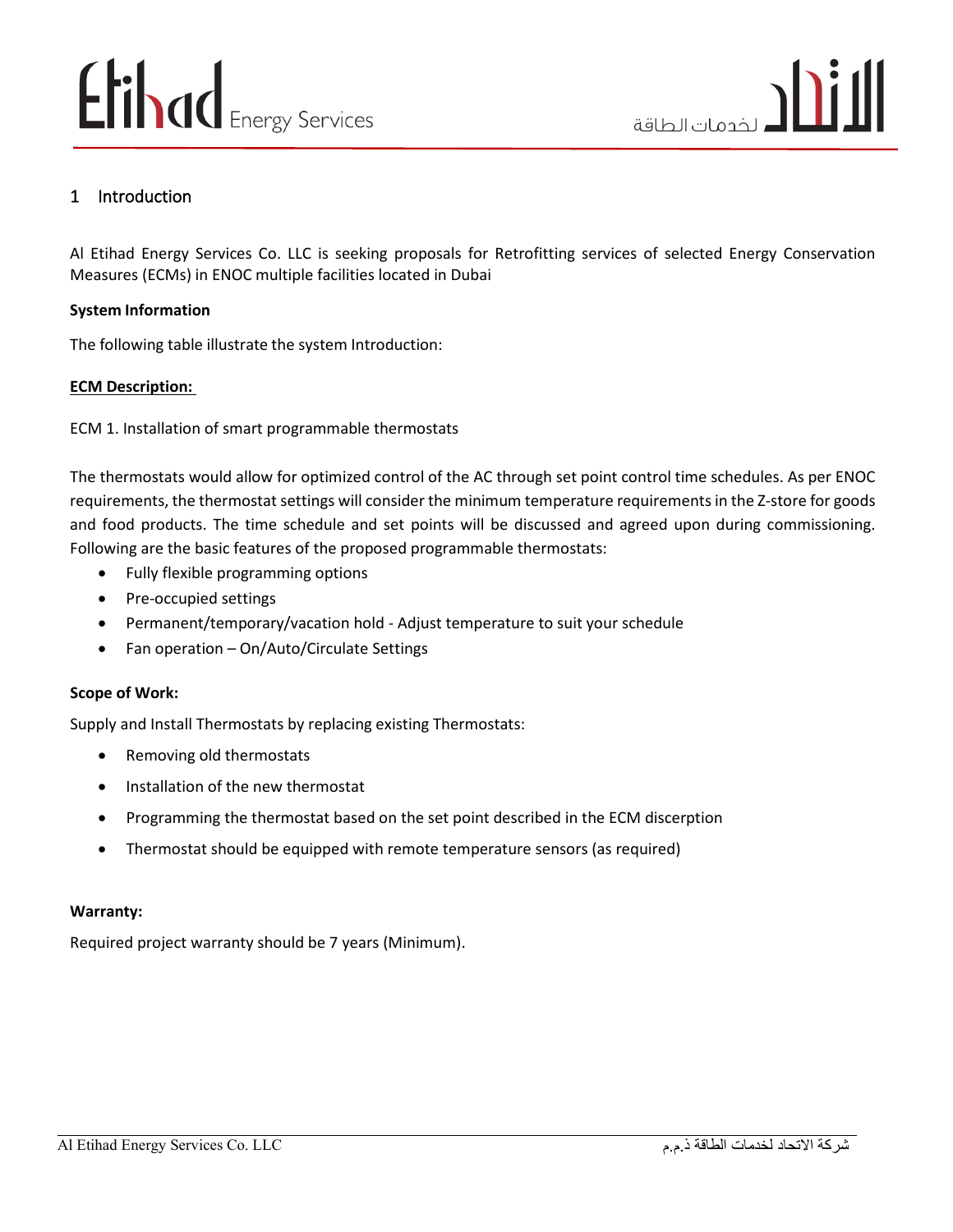



#### Technical Specifications:

|     | <b>Thermostat</b> |                |                                          |                                                  |                                                    |            | Remote temp sensor |                           |                                                                                                    |                                                                                                        |                               |            |
|-----|-------------------|----------------|------------------------------------------|--------------------------------------------------|----------------------------------------------------|------------|--------------------|---------------------------|----------------------------------------------------------------------------------------------------|--------------------------------------------------------------------------------------------------------|-------------------------------|------------|
| S/N | Make              | Part<br>number | <b>Smart schedule</b><br>type            | <b>Temperature Resolution</b><br>& Step          | Schedule per day                                   | <b>COO</b> | Make               | Part<br>number            | <b>Withstand voltage</b>                                                                           | <b>Insulation resistance</b>                                                                           | Sensor temp<br>range          | <b>COO</b> |
|     | Platina           | AZ6-DX-<br>24  | 7 days,<br>weekend/weekda<br>ys, 24hours | 0.1°C Display Resolution<br>and 0.2°C Step Count | Up to seven<br>different 4- or 6-<br>event program | China      | Platina            | <b>MF51C-</b><br>3950-103 | Add ac1500v<br>between the shell<br>and the conductor<br>for $10 \pm 1$ s without<br>breakdown and | Add DC500V between the<br>shell and the wire, and<br>the insulation resistance<br>measured in water is | (-)40°C to<br>$105^{\circ}$ C | China      |
|     | Platina           | AZ6-DX-<br>230 | 7 days,<br>weekend/weekda<br>ys, 24hours | 0.1°C Display Resolution<br>and 0.2°C Step Count | Up to seven<br>different 4- or 6-<br>event program | China      |                    |                           | arcing                                                                                             | >100M ω                                                                                                |                               |            |

#### Bidder should comply with the below specifications:

| SI No | <b>Description</b>                                                        | <b>Comply Status</b> | <b>Remarks</b>                               |
|-------|---------------------------------------------------------------------------|----------------------|----------------------------------------------|
|       | Remote control                                                            |                      | Mobile app, Modbus options                   |
|       | Fully flexible programmable option                                        |                      |                                              |
|       | Pre-occupied settings                                                     |                      |                                              |
| 4     | Customizable Touchscreen Full color, bright and easy to read.             |                      |                                              |
|       | Permanent/Temporary/Vacation holdAdjust temperature to suit your schedule |                      |                                              |
|       | Fan operation On/Auto/Circulate settings                                  |                      |                                              |
|       | Compressor protection (Proper cycling)                                    |                      | Adjustable Time delay for stage<br>switching |

شركة الاتحاد لخدمات الطاقة ذ.م.م هي Al Etihad Energy Services Co. LLC .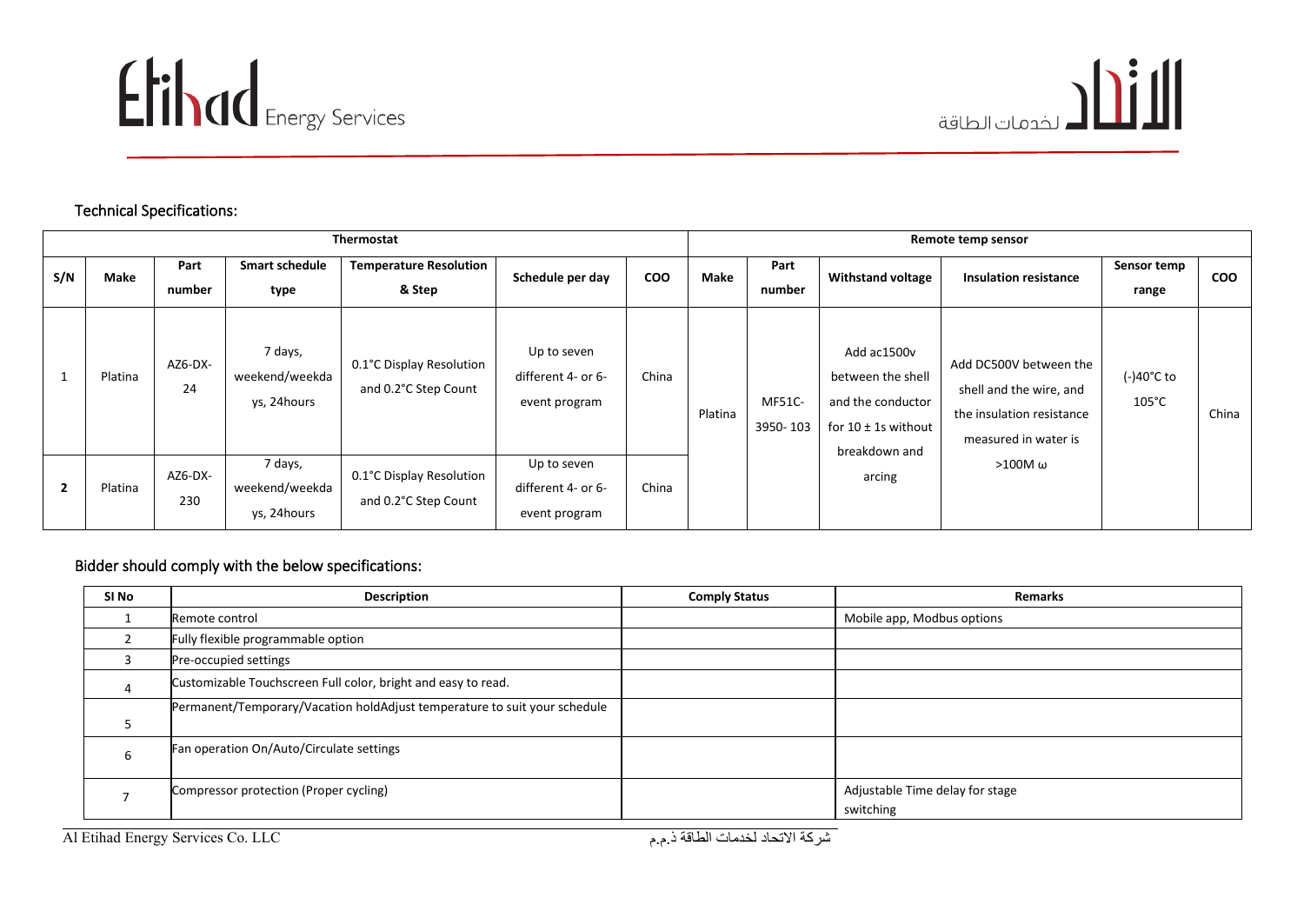## Elihad Energy Services

#### Bill Of Quantities:

- Bidder is responsible of verifying all installation requirements at site
- Bidder is responsible of verifying the thermostat compatibility at site (voltage/installation).

| S.No.          | Site No | Site Name            | Location                                      | Qty            | Model      | Remote sensor<br>required | Qty            |
|----------------|---------|----------------------|-----------------------------------------------|----------------|------------|---------------------------|----------------|
| $\mathbf{1}$   | 1012    | Al Sajaya            | Manama Rd, D 67                               | 3              | AZ6-DX-24  | Yes                       | $\overline{2}$ |
| $\overline{2}$ | 1025    | Jebel Ali            | Gardens 1, Ibn Battuta                        | $\mathbf{1}$   | AZ6-DX-24  | Yes                       | $\overline{2}$ |
|                |         | Gardens Site         |                                               | $\overline{2}$ | AZ6-DX-24  |                           |                |
| 3              | 1028    | <b>Taibah Site</b>   | 220 Rd, Aswaq - Al Mizhar Mall,<br>Al Mizhar  | 3              | AZ6-DX-24  | Yes                       | 1              |
| 4              | 1049    | Al Seeraa Site       | 204 Rd, Al Nahda 2, Zulekha                   | $\overline{2}$ | AZ6-DX-24  | Yes                       | $\overline{2}$ |
|                |         | Hospital             | 1                                             | AZ6-DX-230     |            |                           |                |
| 5              | 1050    | Al Hashimi           | Amman St., D 97, Al Nahda 1                   | 3              | AZ6-DX-24  | No                        |                |
| 6              | 1066    | Mirdiff              | Tripoli St., Ghoroob Community,<br>Mirdif     | 3              | AZ6-DX-230 | Yes                       | $\overline{2}$ |
| $\overline{7}$ | 1073    | <b>Emperor Site</b>  | Oud Metha Rd, E 66, JW Mariott                | $\mathbf{1}$   | AZ6-DX-24  | Yes                       | $\overline{2}$ |
|                |         |                      | Hotel                                         | $\overline{2}$ | AZ6-DX-230 |                           |                |
| 8              | 1080    | Mayehab              | Hessa St., D 61, Al Barsha                    | 1              | AZ6-DX-24  | Yes                       | $\overline{2}$ |
|                |         |                      |                                               | $\overline{2}$ | AZ6-DX-230 |                           |                |
| 9              | 1086    | <b>Green Station</b> | 1 Road, Meadows, Opp. Emirates<br>Intl School | 3              | AZ6-DX-24  | Yes                       | $\overline{2}$ |
| 10             | 1005    | Uhm Ramool           |                                               | 3              | AZ6-DX-24  | <b>No</b>                 |                |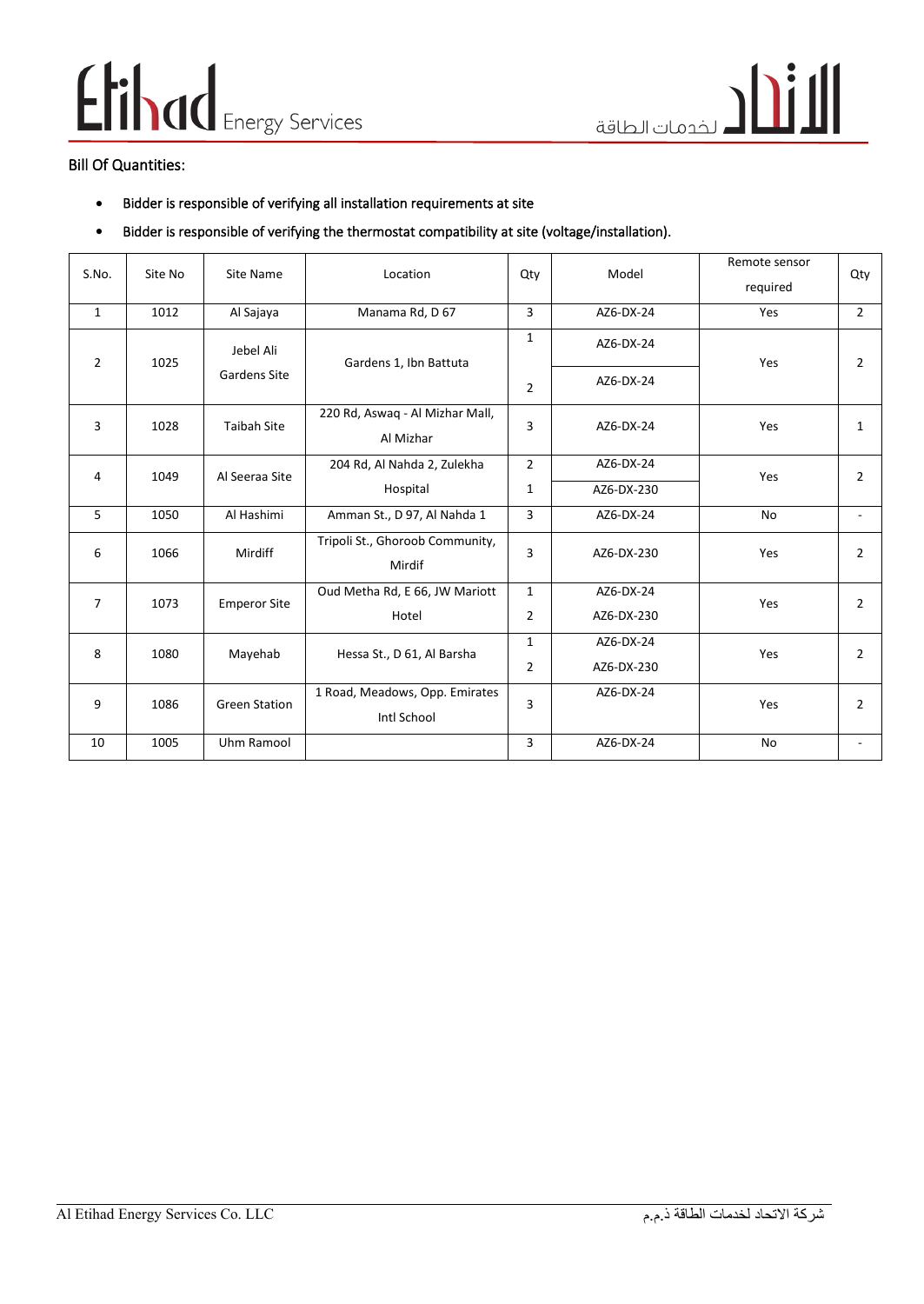#### ECM Description:

ECM 2: Improvement of signage lights

All signage lights will be retrofitted with LED module type. The signage lights are having the operational hours considered as 12 hours on an average per year.

#### **Scope of Work:**

Improvement of signage lights by replacing the existing conventional lamps with Light Emitting Diode modules:

- Isolate the power from the DB connected to respective lights.
- Removing of the existing lamps and handing over to client.
- Installation of LED driver with all necessary cabling modification (if any)
- Supply and installation of power cable where required as per ENOC requirements.

• Installation of lighting with necessary electrical works and accessories or brackets as per ENOC requirements. (Through ENOC pre-approved installation subcontractors)

- Carryout any finishing work required with the installation of the new fixture.
- Comply with all HSE requirements by ENOC and minimize disturbances on site
- Housekeeping and managing all construction waste

#### **Note**:

Installation Subcontractor must be pre approved be ENOC and must have experience with ENOC installation works.

#### Technical Specifications:

| Module Part Number      | Drive Part Number          | Location of Installation                                      |
|-------------------------|----------------------------|---------------------------------------------------------------|
| LS-PRO2-24-HO-65K-200-A | PS24-60W-GN / 28000512A    | Entry/ Exit Sign, Site Offer Sign, ENOC Spreader<br>Sign etc. |
| LS-PRO4-24-HO-65K-300-A | PS24-300W-3-GN / 28000514A | MSF Facia, Zoom Facia, 10m Sign etc.                          |

BOQ:

| Code                    | Estimated BOQ | Warranty |
|-------------------------|---------------|----------|
|                         |               |          |
| LS-PRO2-24-HO-65K-200-A | 9500          | 7 years  |
| LS-PRO2-24-HO-65K-300-A | 39500         | 7 years  |
| PS24-60W-GN/2800512A    | 202           | 7 years  |
| PS24-300W-GN/2800514A   | 293           | 7 years  |

#### **Notes:**

It is supplier's responsibility to estimate and confirm the actual final quantities.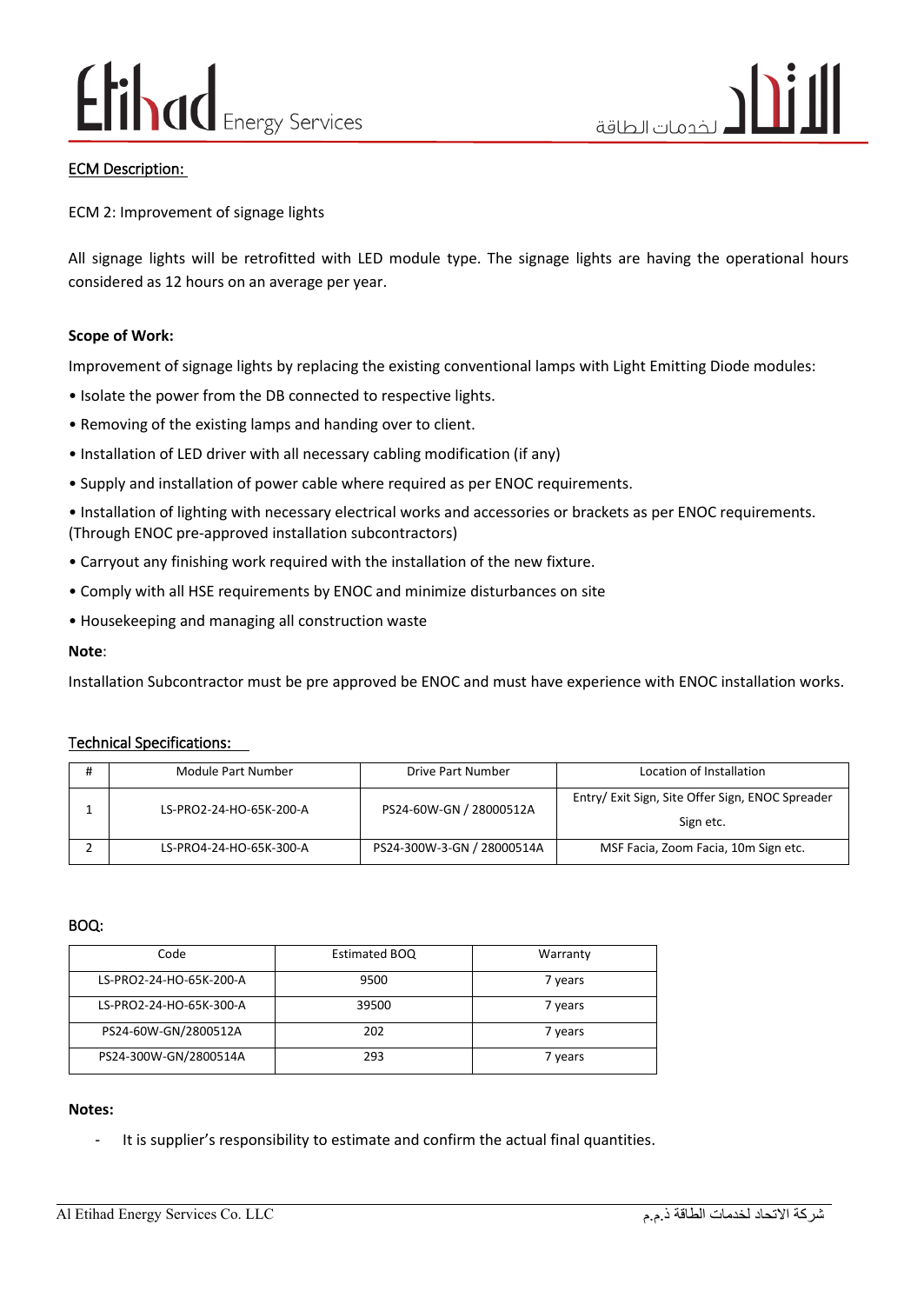#### 1.1 Site visit

| S.No.           | Site No | Site Name              | Location                                   |
|-----------------|---------|------------------------|--------------------------------------------|
| 1               | 1012    | Al Sajaya              | Manama Rd, D 67                            |
| $\overline{2}$  | 1025    | Jebel Ali Gardens Site | Gardens 1, Ibn Battuta                     |
| 3               | 1028    | <b>Taibah Site</b>     | 220 Rd, Aswaq - Al Mizhar Mall, Al Mizhar  |
| 4               | 1049    | Al Seeraa Site         | 204 Rd, Al Nahda 2, Zulekha Hospital       |
| $5\overline{)}$ | 1050    | Al Hashimi             | Amman St., D 97, Al Nahda 1                |
| 6               | 1066    | Mirdiff                | Tripoli St., Ghoroob Community, Mirdif     |
| 7               | 1073    | <b>Emperor Site</b>    | Oud Metha Rd, E 66, JW Mariott Hotel       |
| 8               | 1080    | Mayehab                | Hessa St., D 61, Al Barsha                 |
| 9               | 1086    | <b>Green Station</b>   | 1 Road, Meadows, Opp. Emirates Intl School |
| 10              | 1005    | Uhm Ramool             |                                            |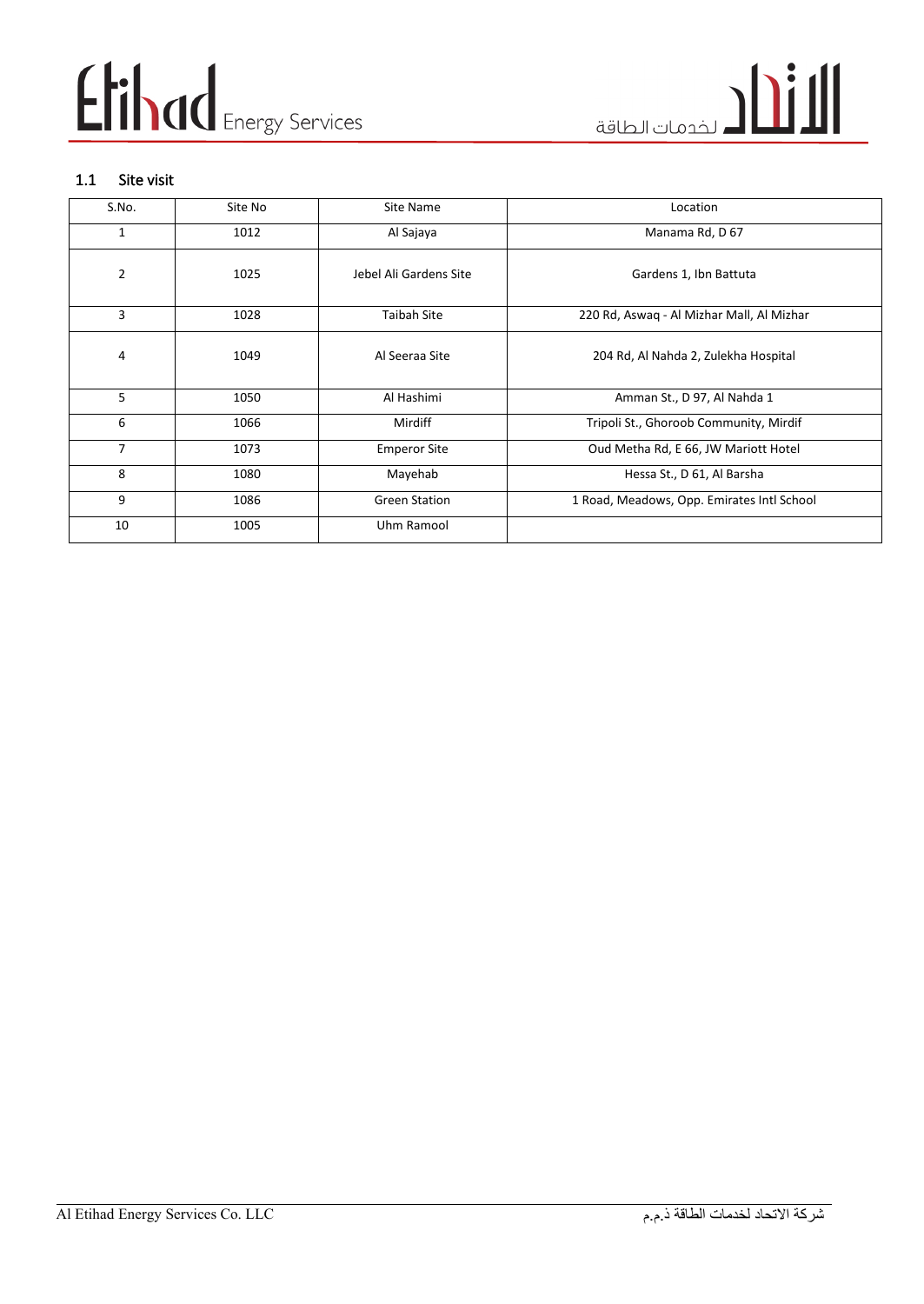#### 2 Proposal submission required documents

#### **2.1 Submission**

- 1. Bidders must submit the proposals in the provided Dropbox link before the due time. <https://www.dropbox.com/request/df7plYhpZQvy8Y0ERxT8>
- 2. Bidders need to provide Technical Proposal and Financial Proposal separate.
- 3. Attached Annexure -B "Form of Bid "to be filled and signed

| SI No                    | <b>Required Document</b>                                                                                                                                                                 | <b>Submission Status</b> |
|--------------------------|------------------------------------------------------------------------------------------------------------------------------------------------------------------------------------------|--------------------------|
|                          |                                                                                                                                                                                          |                          |
|                          | State your compliance to terms and conditions of RFP and scope of work on company<br>letterhead and confirm that your proposal will remain valid for 60 days from submission<br>deadline |                          |
| $\overline{\phantom{a}}$ | Submit the Valid Trade Licence                                                                                                                                                           |                          |
| 3                        | Total Years of Organization experience in Retrofitting services                                                                                                                          |                          |
| 4                        | Provide Department Organization Chart and CVs of staff                                                                                                                                   |                          |
| 5                        | Provide the retrofit services Process and approach                                                                                                                                       |                          |

#### **Recommended file naming for the files to upload :**

- Technical proposal : "TP-RFP#175-"bidder name""
- Commercial proposal : "CP-RFP#175-"bidder name""
- Form of Bid : "FOB-RFP#175-"bidder name""
- Any additional documents : "……..-RFP#175-"bidder name"

**Note:** *Each category of files to be in separate single PDF or a Zip/rar file with recommended file naming.*

#### 3 Insurances

The Contractor shall be responsible to provide the following insurances forthe project (in the joint names of the Contractor, Employer and the Customer) Within 14 days from the receipt of PO:

- I. Erection All Risk Insurance (Equivalent to PO value)
- II. Public Liability Insurance For a value of equivalent to PO value.
- III. Workmanship Insurance (As per UAE laws)
- IV. Plant and Equipment Insurance (for full replacement value)

The Contractor shall be required to fully comply with terms and conditions of insurances which shall be stipulated in the contract.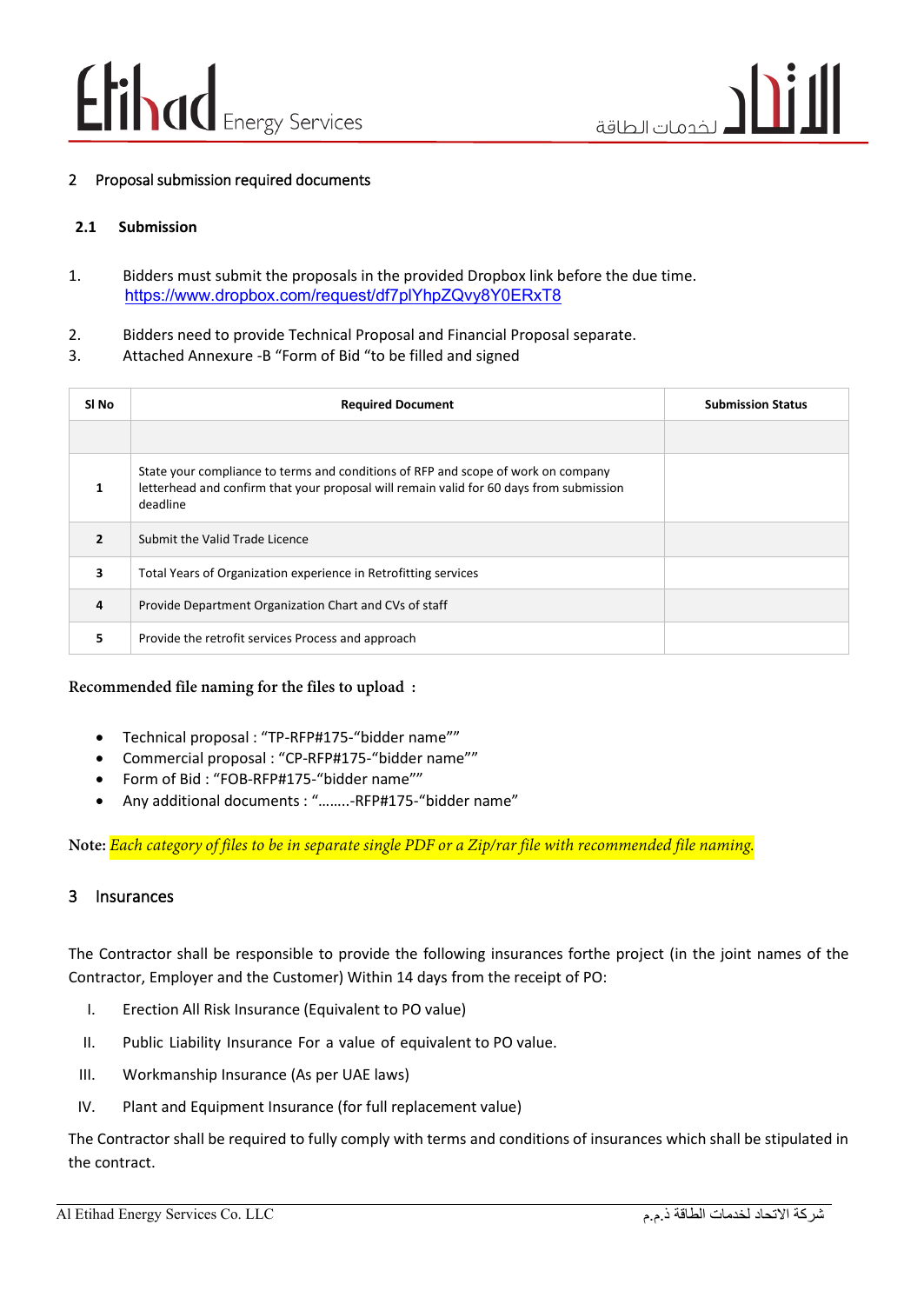#### 4 PROPOSAL EVALUATION

The Technical & Commercial evaluation shall be based on the numerical merit score. Total 100 points allocated to the below indicated areas

#### **Technical Evaluation**

The technical evaluation shall be based on numerical merit score. A total of 40 points have been allocated to following areas as detailed below:

| S# | Area                                      | <b>Points</b> |
|----|-------------------------------------------|---------------|
|    | Material Delivery Time/Project Plan       |               |
|    | Total No of projects experience with ENOC | 15            |
|    | Compliance with technical Specifications  | 10            |
| 4  | Project Team Experience                   |               |
|    | <b>HSE Plan</b>                           |               |
|    | <b>Total Score</b>                        | 40            |

#### **Financial Evaluation**

The Financial evaluation shall be based on numerical merit score. A total of 60 points havebeen allocated for financial evaluation.

Total 60 points shall be given to the proposal which has lowest price. For calculating pointsof other bids

#### **Global Evaluation**

For the purpose of establishing the lowest evaluated Bid the technical points and commercial points scored shall be integrated as follows:

|                |            | <b>Point Scored</b> |            |            |
|----------------|------------|---------------------|------------|------------|
| SI No          | Evaluation | Bidder 'X'          | Bidder 'Y' | Bidder 'Z' |
|                | Technical  |                     |            |            |
| $\overline{2}$ | Financial  |                     |            |            |
| 3              | Overall    |                     |            |            |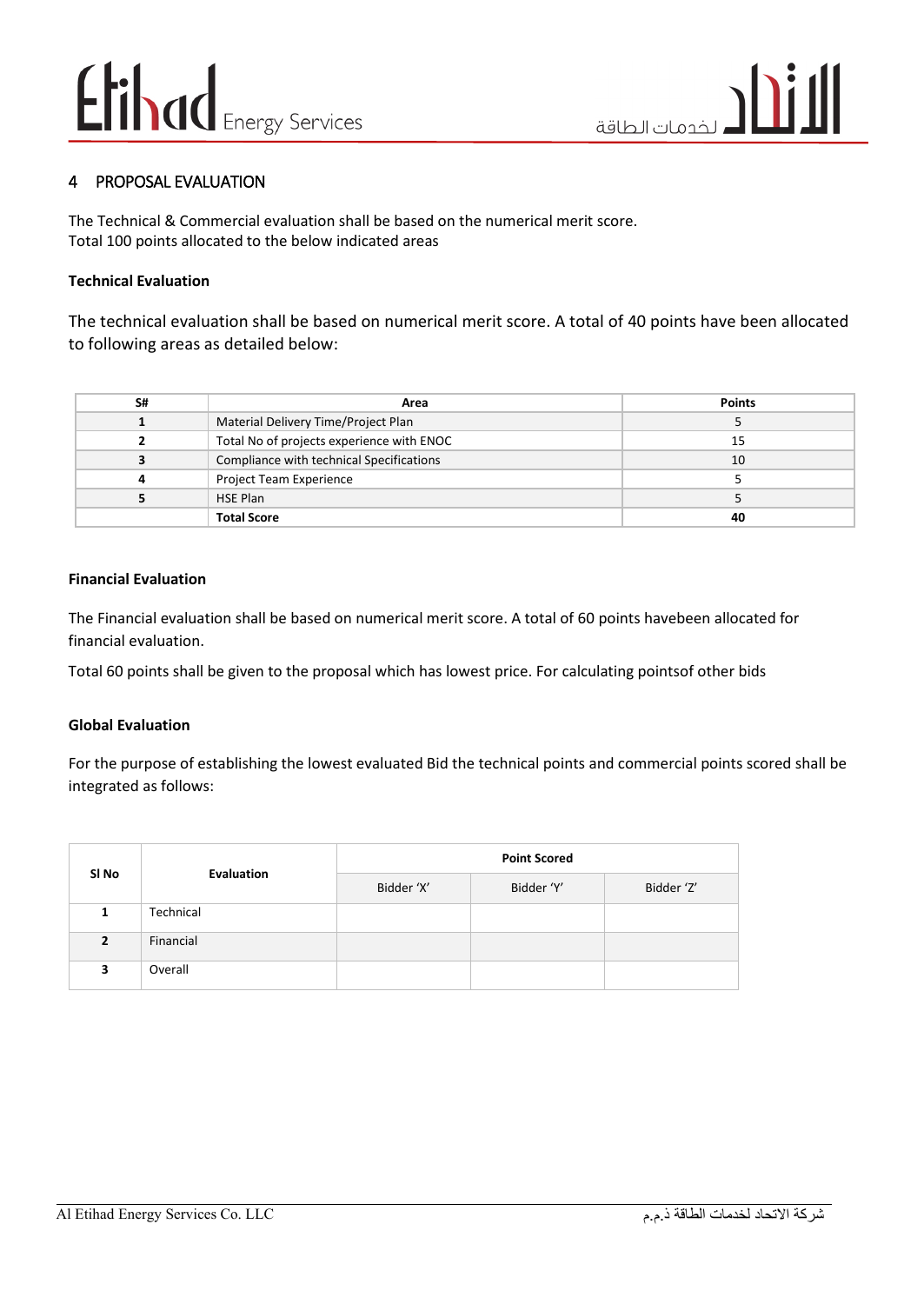#### 5 Contract pricing**:**

Fill the following tables for Commercial proposal :

#### NOTE:

• Above mentioned cost shall be excluding VAT

Payment terms to be discussed during project finalization

- $\triangleright$  The price should be inclusive of mentioned scope of work.
- Any Clarifications related to this tender should be addressed only to *[Etihad.tenders@etihadesco.com](mailto:Etihad.tenders@etihadesco.com)*.
- Bidders are requested to send all the queries regarding the RFP documents to *Etihad.tenders@etihadesco.com*. Any such enquiry must be received no later than three (3) days before the proposal submission date
- Proposals without signed "Form Of Bid" Annexure B will be rejected

The bidder shall submit an electronic copy of their proposal, proposal shall be uploaded in the following Dropbox Link before the submission time: [https://www.dropbox.com/request/df7plYhpZQvy8Y0ERxT8](https://are01.safelinks.protection.outlook.com/?url=https%3A%2F%2Fwww.dropbox.com%2Frequest%2Fdf7plYhpZQvy8Y0ERxT8&data=05%7C01%7Cankit.sharma%40etihadesco.com%7C5551c5b122de477f7ca308da324d91ef%7Ce50ca26517db4d3cb9cfc02787af136b%7C0%7C0%7C637877605981214562%7CUnknown%7CTWFpbGZsb3d8eyJWIjoiMC4wLjAwMDAiLCJQIjoiV2luMzIiLCJBTiI6Ik1haWwiLCJXVCI6Mn0%3D%7C3000%7C%7C%7C&sdata=xfJy8qM1e2a5Yzd8IUJNRi0VJgsolrRyR8C1jpyt7vM%3D&reserved=0)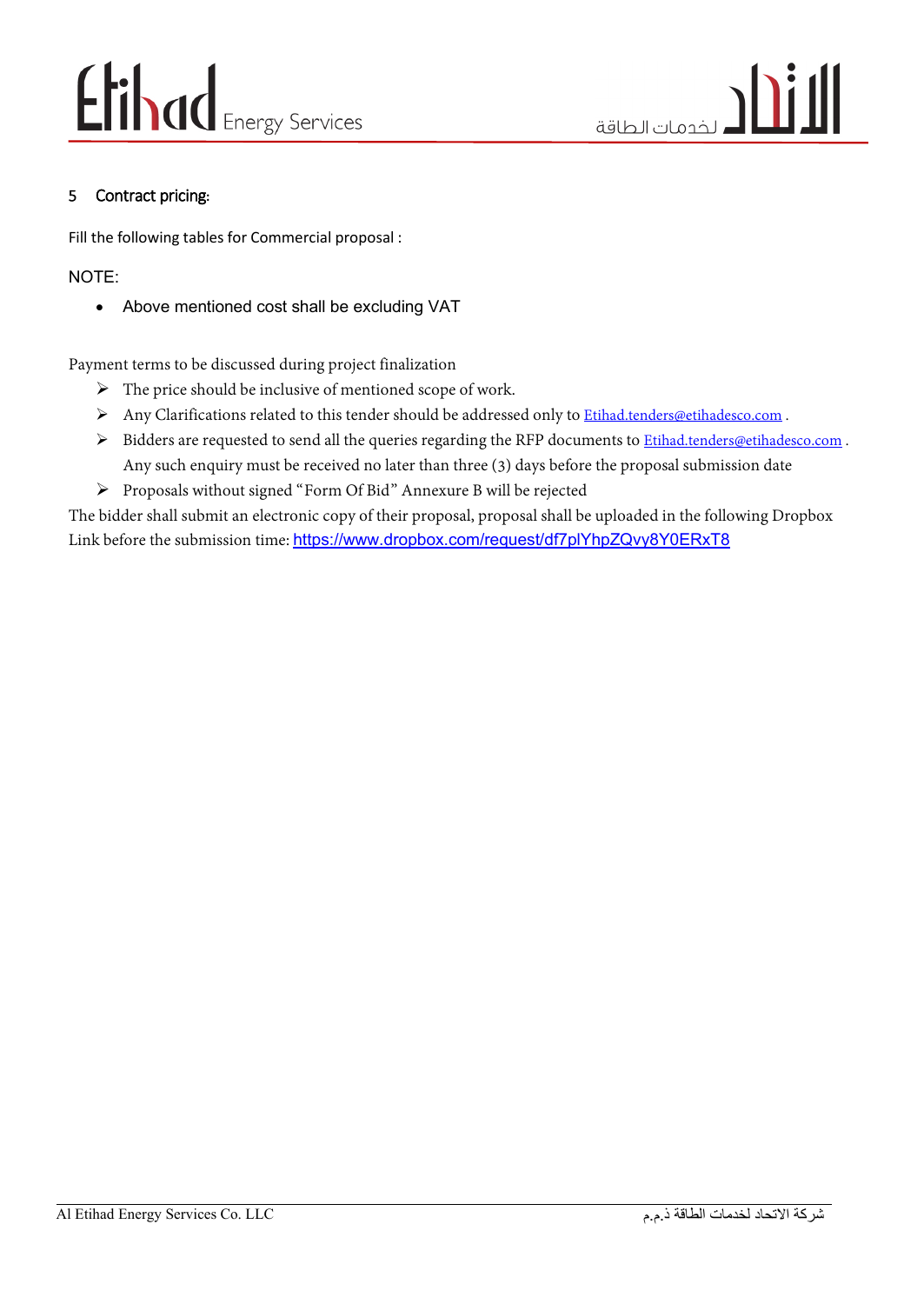#### **ANNEXURE B**

#### **FORM OF BID Main Offer**

| Dated:   |  |
|----------|--|
| RFP No.: |  |

**To,**

**Al Etihad Energy Services Co owned by DEWA one person Company LLC. P.O. BOX 37578 Dubai United Arab Emirates**

Dear Sir,

Having examined the RFP, the receipt of which is hereby acknowledged, we, the undersigned, offer to provide monthly cleaning services of solar plant installed in multiple Facilities located in Dubai to Al Etihad Energy Services Co. LLC in conformity with the Scope of Work, Specifications and at the prices mentioned in our Proposal.

| 1. Main Offer    | <b>TOTAL TENDER PRICE</b><br><b>LUMPSUM IN AED.</b><br><b>EXCLUDING VAT</b> | <b>TOTAL TENDER PRICE</b><br>LUMPSUM IN AED.<br>- WITH APPLICABLE VAT |
|------------------|-----------------------------------------------------------------------------|-----------------------------------------------------------------------|
| ECM <sub>1</sub> | in figures:                                                                 | in figures:                                                           |
| ECM <sub>2</sub> | in figures:                                                                 | in figures:                                                           |

 We confirm that we fully comply with the Provisions of UAE VAT Law and regulations and have shown separately the applicable VAT amount against each item. We also herewith submit our VAT Tax Registration Number (TRN) and copy of Tax Registration Certificate issued by Federal Tax Authority, UAE. We also understand that VAT shall be payable by Al Etihad Energy Services Co. LLC to us only upon receipt of a VAT compliant valid Tax Invoice as per UAE VAT regulations.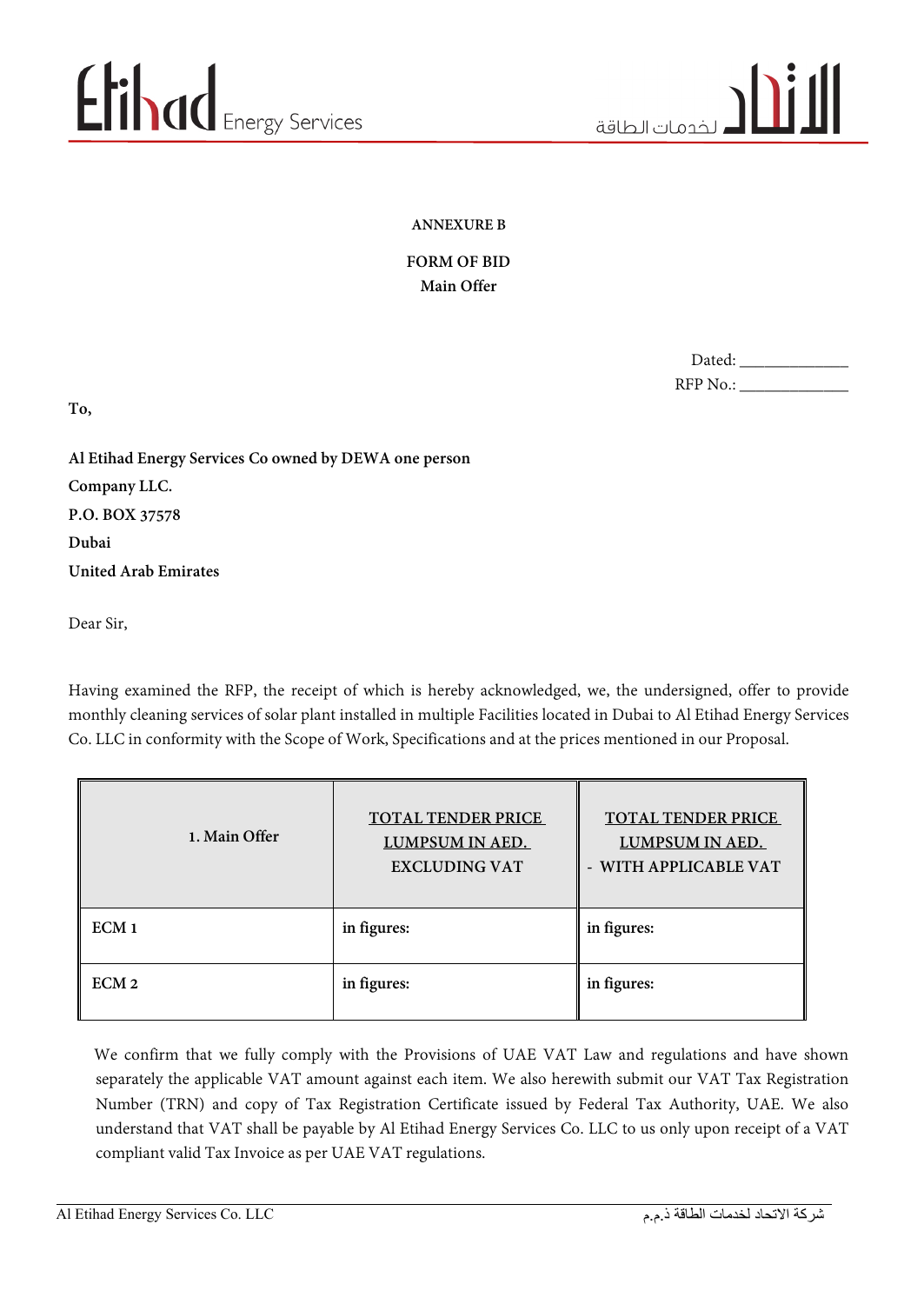- 1. We understand that if we fail to fill in complete prices in the Schedule of Prices and Attachment 3.2 our whole tender will be liable for rejection.
- 2. **Discount,** if any to be deducted from the above amount(s) is given below:

| OFFER      | DISCOUNT IN PERCENTAGE |
|------------|------------------------|
|            |                        |
| Main Offer |                        |

- 3. We understand that only such discounts as are shown in this Form of BID shall be considered and that any discounts shown elsewhere will not be taken into account for tender evaluation and that the discount shall be applicable to the tender as a whole, as well as to all items/sections or parts thereof individually.
- 4. We undertake, if our BID is accepted to commence the Works upon receipt of written notification of acceptance of our Tender. The periods shall be calculated from the date of your Letter awarding the Contract.
- 5. We agree to abide by this Bid for the period of **60 days** from the closing date of the Bid and it shall remain binding upon us and may be accepted at any time before the expiration of that period.
- 6. We understand that, award of Contract by Employer, does not imply that or warrant us to immediately start any of the services under the contract. Contractor also understand that he shall mobilize services under the awarded contract only upon receipt of subsequent explicit written notification from Employer accordingly. However, for all purposes, the Contract commencement shall be firmly considered as **01st June 2022** (i.e., the date from which actual services are mandatorily required to be started at the awarded premise(s)/location(s) as per Employer's tender requirements).
- 7. Your written acceptance on our contract awarding letter shall constitute a binding Contract between us.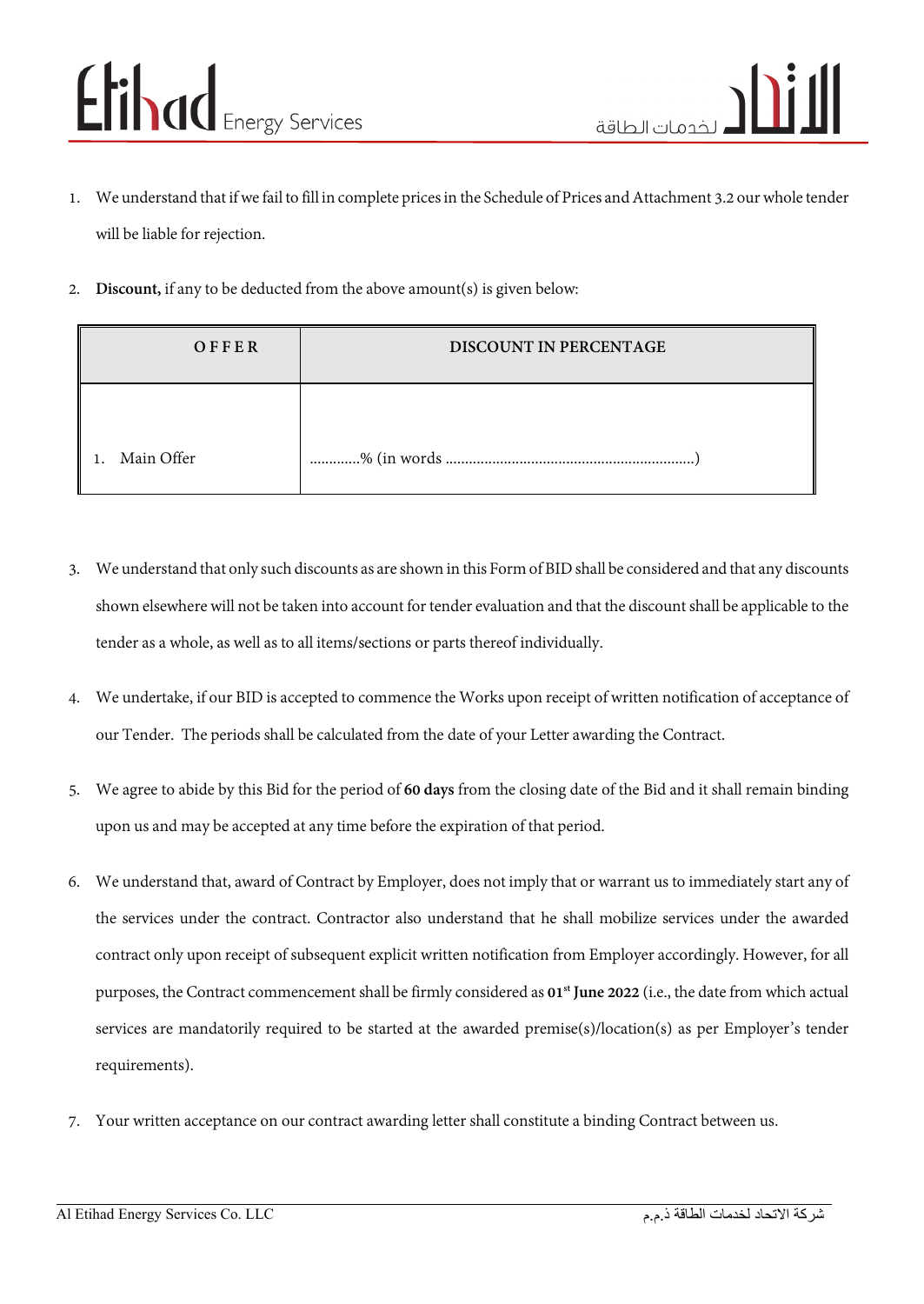- 8. We confirm that the terms and Conditions given in the RFP are acceptable to us and if our proposal is accepted, we shall execute a contract with Al Etihad Energy Services Co LLC accordingly without any exceptions, we further confirm to commence service within **(…………….)** days of the mobilization notice issued by the Employer.
- 9. In all cases the Contract shall be deemed to commence as from the date of officially awarding this Contract.
- 10. We understand that you are not bound to accept the lowest or any proposal you may receive.
- 11. We understand that Employer reserves right to award whole or part of work without any extra cost to Employer.
- 12. We understand that we will engage the labourers and staff sponsored by our company only. We shall obtain written confirmation & permission from Employer prior to utilizing any sub-contractors / other company personnel.
- 13. We understand that our quoted unit/annual price will be firm for 03 years from the date of award of contract. We also understand that in case we are not agreeable, Employer reserves the right to encash the Performance Bond submitted by us.
- 14. We understand that Employer have the right to award complete job to one bidder or award selected sites/facilities to multiple bidders
- 15. We understand that in case of award of project to multiple bidders, its employers discretion to choose the sites/facilities to be awarded for bidders.
- 16. We agree that in the event of our Tender being accepted, we will within 15 (fifteen) days of award of Contract, submit a Performance Bond for 10% of the Contract Price in accordance with the prescribed **Attachment.**
- 17. We hereby confirm that no Employer staff or his or her relatives up to third degree has ownership or partnership in our company and our participation in Employer Bid does not constitute a Conflict or perceived Conflict of Interest.
- 18. We shall be deemed to have fully informed ourselves of the following provision: -

Any commission, advantage, gift, gratuity, reward or bribe given, promised or offered by or on behalf of the Contractor or his agent or servant or any other person on his or their behalf to the Employer or to the Engineer or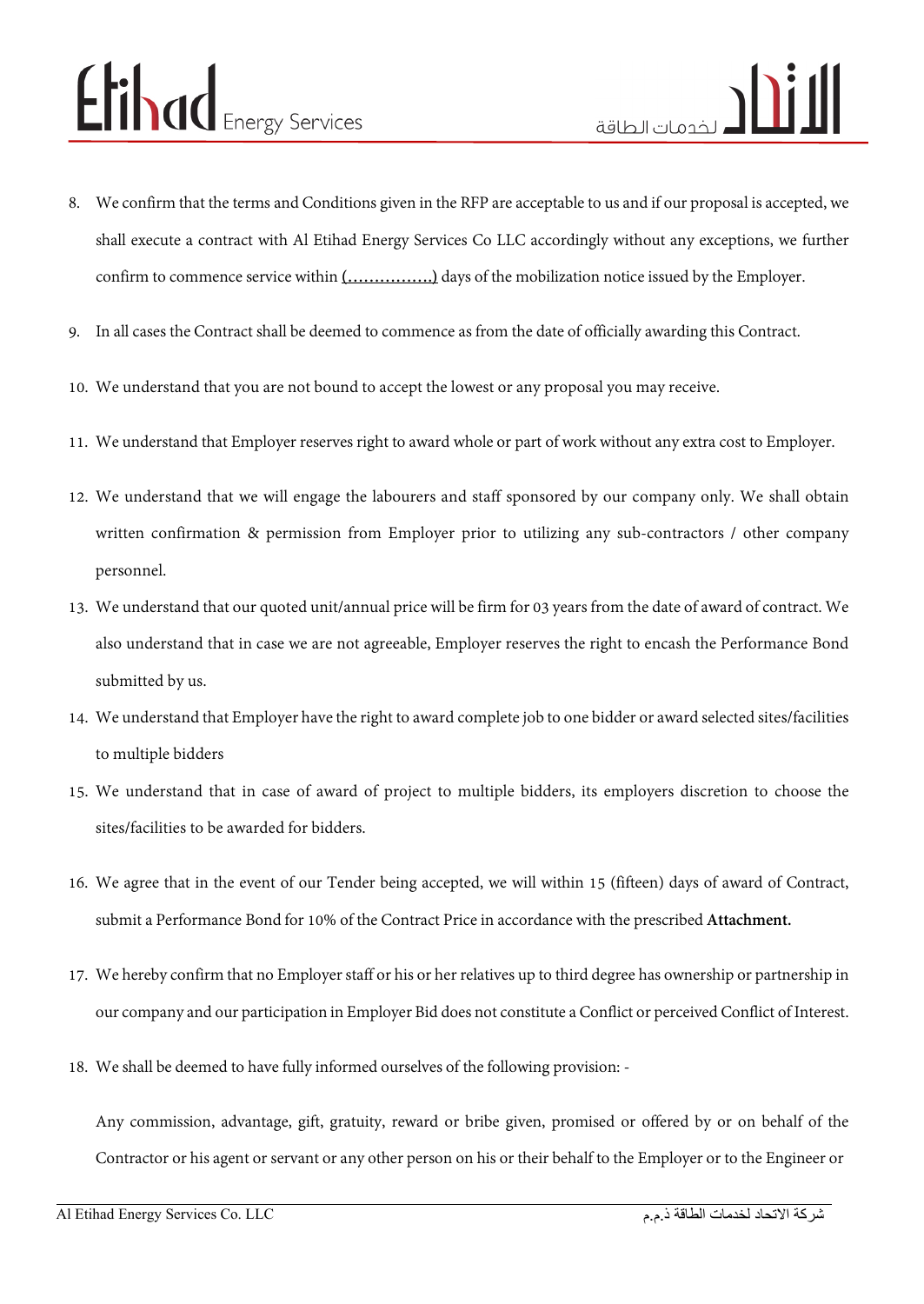the Engineer's Representative or to any of their respective members, officers, servants, advisors, agents or employees or to any person on their behalf or on behalf of any of them in relation to the obtaining or to the execution of this or any other contract with the Employer, may, in addition to any criminal liability which may thereby be incurred, subject the Contractor to the cancellation of this and all other contracts which he may have entered into with the Employer and also to the payment of any loss or damage resulting from such cancellation.

- 19. We attach herewith the original Tender Bond No ................................................ dated ................. and valid till .......................for an amount of Dirhams...................................................................... issued from a Bank M/s....................................................................................................... in Dubai along with the Master Tender Document.
- 20. Our proposal does not contain any deviation or exceptions from the terms & conditions enunciated in the RFP documents.

Dated this \_\_\_\_\_\_\_\_\_\_\_\_\_\_\_ day of \_\_\_\_\_\_\_\_\_\_\_\_\_\_ 2022.

| Name & Signature                       | in the capacity of | duly authorized |
|----------------------------------------|--------------------|-----------------|
| to sign proposal for and on behalf of: |                    |                 |

#### (NAME OF THE FIRM IN CAPITALS)

Complete Address :

\_\_\_\_\_\_\_\_\_\_\_\_\_\_\_\_\_\_\_\_\_\_\_\_\_\_\_\_\_\_\_\_\_\_\_\_\_\_\_\_\_\_\_\_\_\_\_\_\_\_

Telephone No.  $\qquad \qquad :$